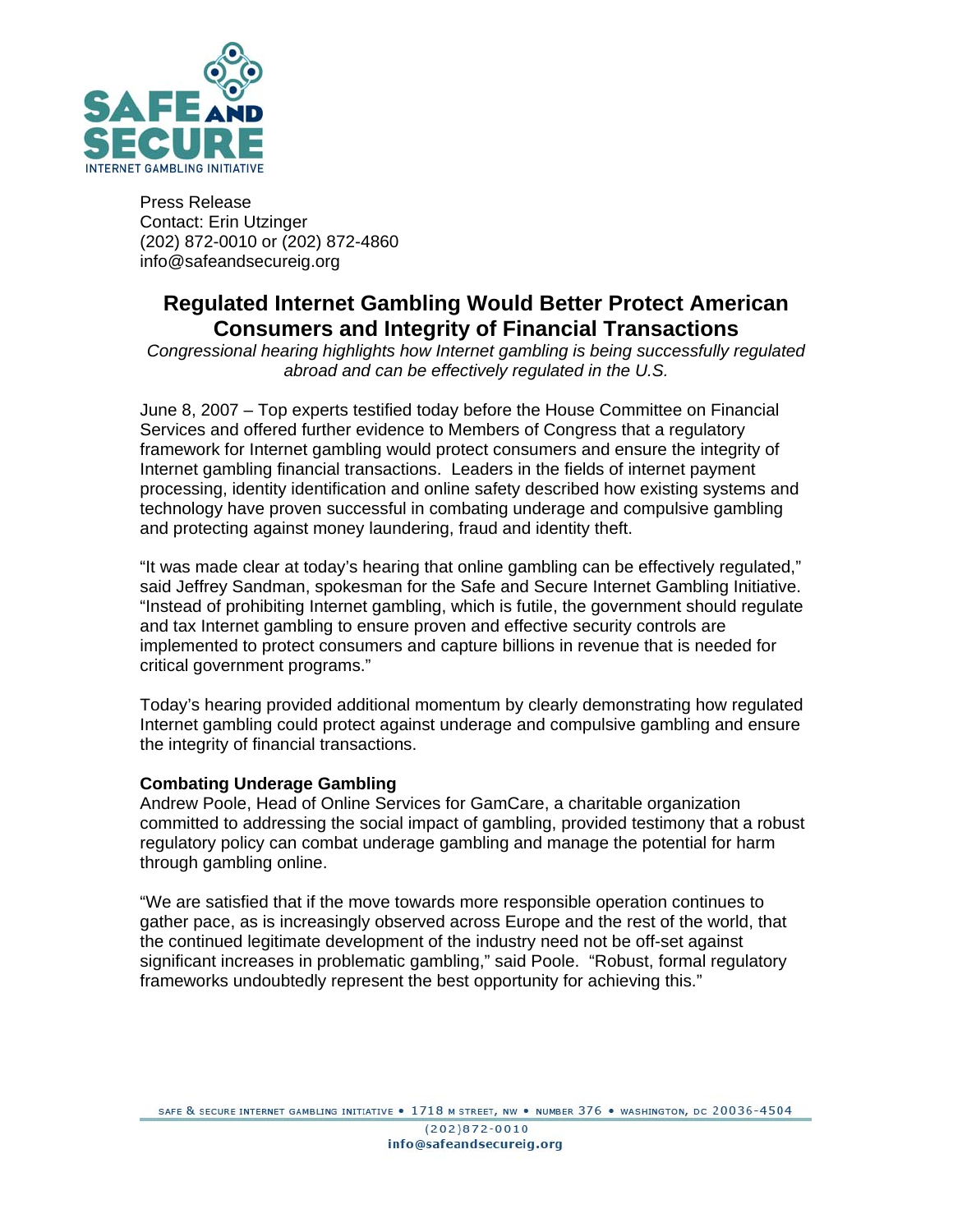## **Addressing Compulsive Gambling**

Keith Whyte, Executive Director of the National Council on Problem Gambling, the U.S. advocate for programs and services to assist problem gamblers and their families, discussed in his testimony the opportunity to use the technology and controls available on the Internet to combat compulsive gambling.

"Problem gambling is a serious and even life-threatening mental health disorder," said Whyte. "However, the graphical and interactive structure of the internet provides a revolutionary opportunity to create informed consumers with access to a variety of information designed to encourage safe choices and discourage unsafe behaviour… The technology also exists, unlike for other forms of gambling, to allow players and operators to set limits on limits on time, wagers, deposits, etc…as well as to exclude themselves…. Clearly gambling on the internet raises some difficult issues, but it provides theoretical opportunities for operators to deliver responsible gaming programs that meet or exceed current standards in the "bricks & mortar" gaming industry."

Gerald Kitchen, Chief Executive of SecureTrading, a payment service provider specializing in the secure processing and settlement of Internet payments, offered in his testimony that concerns raised about Internet gambling are already being addressed by other countries through the implementation of specific systems and technology.

"The issue of compulsive gambling remains a significant challenge and the approach required to effectively combat this requires transparency and involvement from various stakeholders," said Kitchen. "Payment card holders can be offered the possibility to restrict their ability to gamble on the Internet by way of applying to be excluded via a self-exclusion program. When self-exclusion from Internet gambling is put into effect via the payments system, it becomes impossible for the person concerned to participate in any gambling on the Internet that uses traditional card payments through the payment processor."

#### **Protecting Against Money Laundering, Fraud and Identity Theft**

Jon Prideaux, Chief Executive of Asterion Payments and a former senior executive at Visa tasked with establishing rules, compliance programs and enforcement rules for the operation of Visa online payment systems, provided testimony that it is feasible to protect consumers in a regulated environment.

"On the basis of my experience I can unequivocally state that Internet gambling can be regulated, and that abuses can be effectively regulated and controlled," said Prideaux. "Regulation ensures that players get a fair deal and are not cheated…. We owe it to people who have experienced problems with Internet gambling in the past to introduce a regulated environment where the proper protection can be provided to the vulnerable."

Clive Hawkswood, Chief Executive of the Remote Gambling Association, a trade association which represents the largest remote gambling operators and encourages social responsibility within the gambling industry, provided testimony that internet gambling can be regulated to protect the payment system.

"As with all other industries and sectors it (Internet gambling) is capable of control in order to prevent it being used as a source of crime," said Hawkswood. "Within the